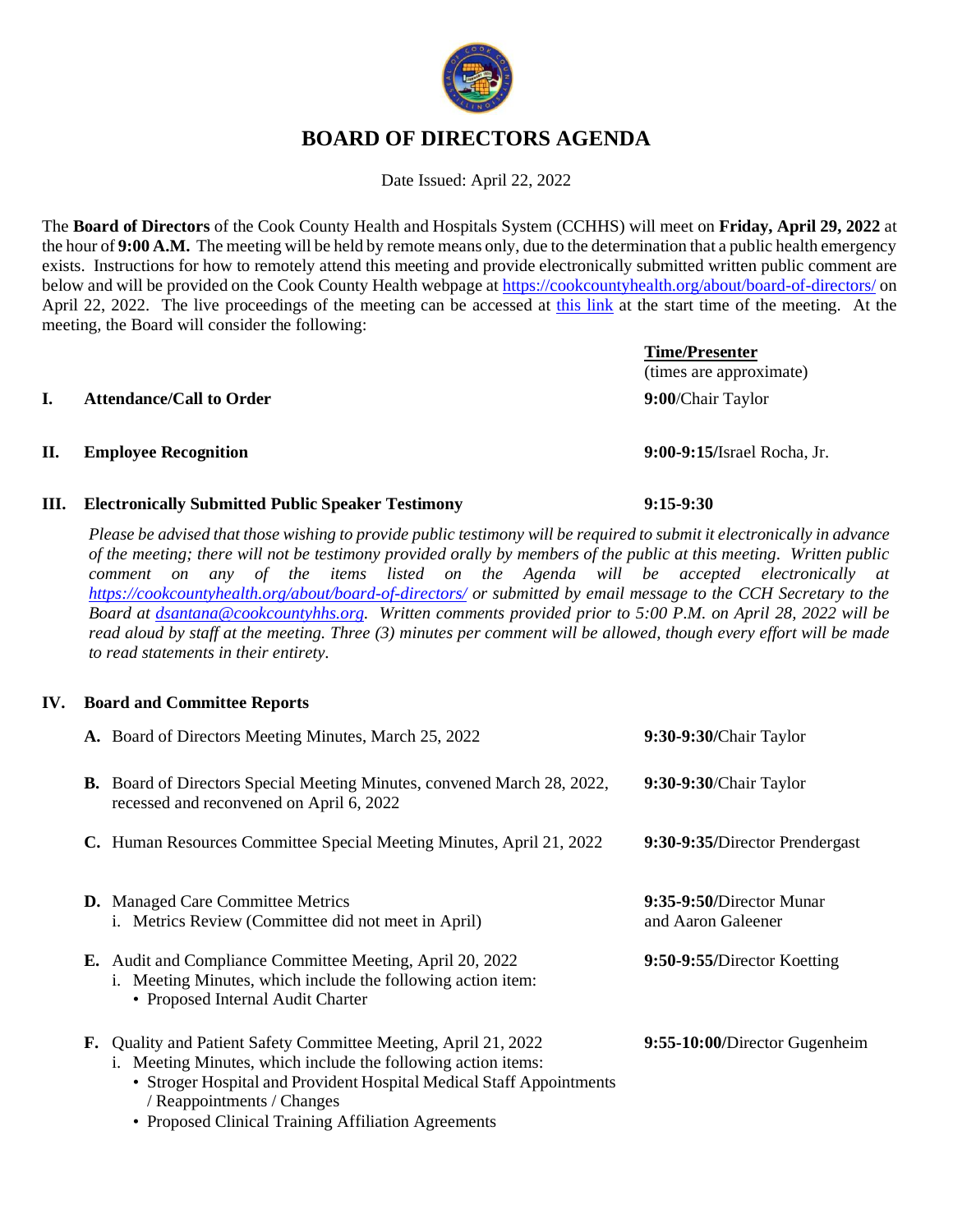AGENDA Meeting of the CCHHS Board of Directors Friday, April 29, 2022 Page 2

#### **IV. Board and Committee Reports (continued)**

|     |           | G. Finance Committee Meeting, April 21, 2022<br>Meeting Minutes, which include the following action items:<br>1.<br>• Contracts and Procurement Items<br>• Receive and File CCH Grant Award-Related Items<br>• Receive and File Transfer of Funds | 10:00-10:05/Director Reiter                         |
|-----|-----------|---------------------------------------------------------------------------------------------------------------------------------------------------------------------------------------------------------------------------------------------------|-----------------------------------------------------|
| V.  |           | <b>Recommendations, Discussion/Information Items</b>                                                                                                                                                                                              |                                                     |
|     | A.        | Quarterly Report from the Cook County Department of Public Health<br>• CCDPH Contact Tracing Initiative Evaluation – Executive Summary                                                                                                            | 10:05-10:25/Dr. Rachel Rubin<br>and Dr. Kiran Joshi |
| VI. |           | <b>Action Items</b>                                                                                                                                                                                                                               |                                                     |
|     | A.        | <b>Contracts and Procurement Items</b>                                                                                                                                                                                                            | 10:25-10:25/Charles Jones                           |
|     | <b>B.</b> | Any items listed under Sections IV, VI and IX                                                                                                                                                                                                     |                                                     |
|     |           | VII. Report from Chair of the Board                                                                                                                                                                                                               | 10:25-10:30/Chair Taylor                            |
|     |           | <b>VIII. Report from Chief Executive Officer</b>                                                                                                                                                                                                  | 10:30-11:00/Israel Rocha, Jr.                       |
|     | A.        | Update on FY23-FY25 Strategic Plan                                                                                                                                                                                                                | Andrea M. Gibson                                    |
| IX. |           | <b>Closed Meeting Items</b>                                                                                                                                                                                                                       | 11:00-12:00                                         |
|     |           | A. Claims and Litigation<br><b>B.</b> Discussion of Personnel Matters                                                                                                                                                                             |                                                     |

- **C.** Update on Labor Negotiations
- **D.** April 20, 2022 Audit and Compliance Committee Meeting Minutes
- **E.** Evaluation and consideration of FY2021 Executive Incentive Plan and annual incentive for CCHHS CEO

#### Closed Meeting

Motion to recess the open meeting and convene into a closed meeting, pursuant to the following exceptions to the Open Meetings Act:

**5 ILCS 120/2(c)(1),** regarding "the appointment, employment, compensation, discipline, performance, or dismissal of specific employees of the public body or legal counsel for the public body, including hearing testimony on a complaint lodged against an employee of the public body or against legal counsel for the public body to determine its validity,"

**5 ILCS 120/2(c)(2),** regarding "collective negotiating matters between the public body and its employees or their representatives, or deliberations concerning salary schedules for one or more classes of employees,"

**5 ILCS 120/2(c)(11)**, regarding "litigation, when an action against, affecting or on behalf of the particular body has been filed and is pending before a court or administrative tribunal, or when the public body finds that an action is probable or imminent, in which case the basis for the finding shall be recorded and entered into the minutes of the closed meeting,"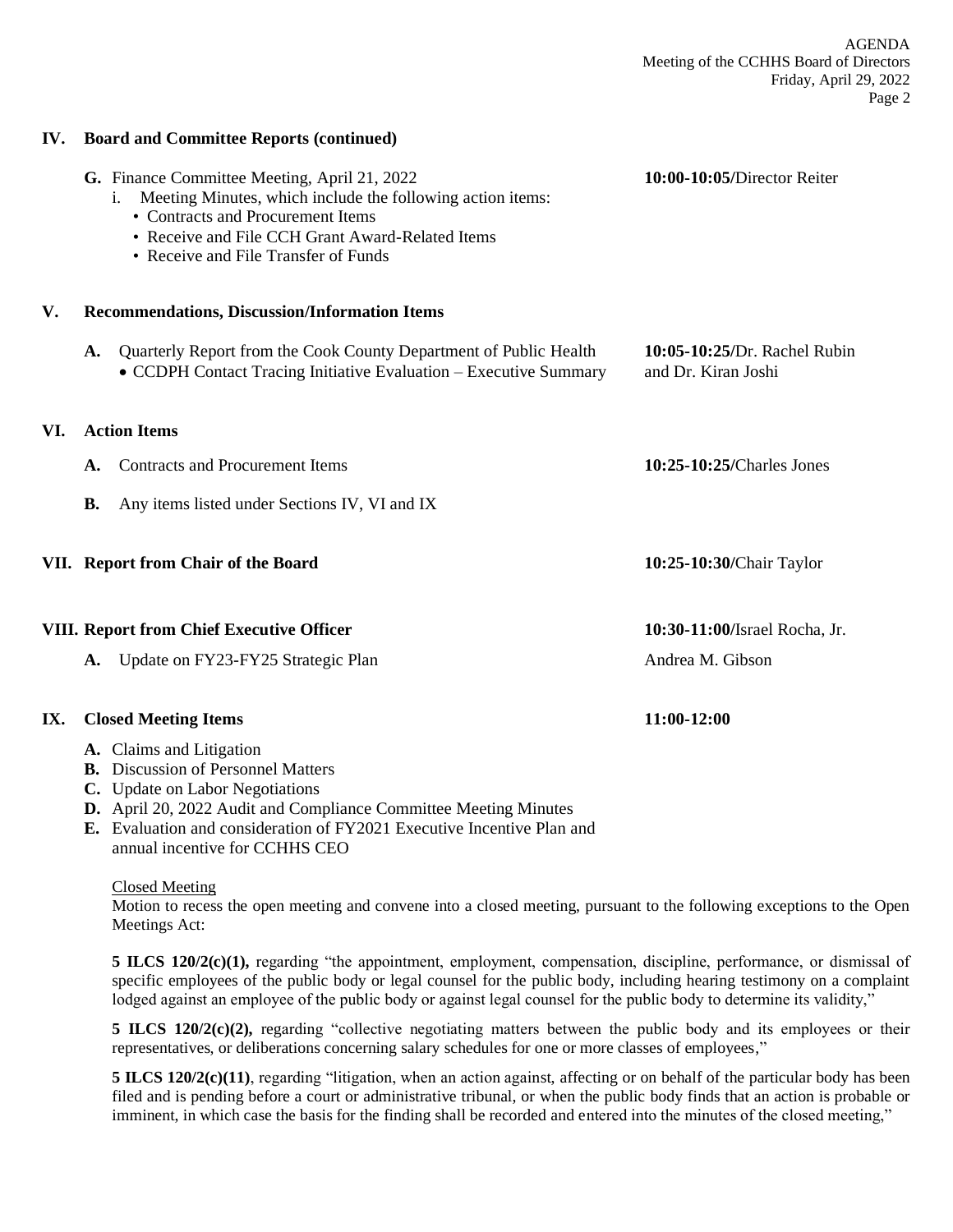#### **IX. Closed Meeting Items (continued)**

**5 ILCS 120/2(c)(12)**, regarding "the establishment of reserves or settlement of claims as provided in the Local Governmental and Governmental Employees Tort Immunity Act, if otherwise the disposition of a claim or potential claim might be prejudiced, or the review or discussion of claims, loss or risk management information, records, data, advice or communications from or with respect to any insurer of the public body or any intergovernmental risk management association or self insurance pool of which the public body is a member,"

**5 ILCS 120/2(c)(17)**, regarding "the recruitment, credentialing, discipline or formal peer review of physicians or other health care professionals, or for the discussion of matters protected under the federal Patient Safety and Quality Improvement Act of 2005, and the regulations promulgated thereunder, including 42 C.F.R. Part 3 (73 FR 70732), or the federal Health Insurance Portability and Accountability Act of 1996, and the regulations promulgated thereunder, including 45 C.F.R. Parts 160, 162, and 164, by a hospital, or other institution providing medical care, that is operated by the public body," and  $\Box$  and  $\Box$  and  $\Box$  and  $\Box$  and  $\Box$  and  $\Box$  and  $\Box$  and  $\Box$  and  $\Box$  and  $\Box$  and  $\Box$  and  $\Box$  and  $\Box$  and  $\Box$  and  $\Box$  and  $\Box$  and  $\Box$  and  $\Box$  and  $\Box$  and  $\Box$  and  $\Box$  and  $\Box$  and  $\Box$  and  $\Box$ 

**5 ILCS 120/2(c)(29),** regarding "meetings between internal or external auditors and governmental audit committees, finance committees, and their equivalents, when the discussion involves internal control weaknesses, identification of potential fraud risk areas, known or suspected frauds, and fraud interviews conducted in accordance with generally accepted auditing standards of the United States of America."

#### **X. Adjourn**

The next regular meeting of the Board of Directors is scheduled for Friday, May 27, 2022 at 9:00 A.M.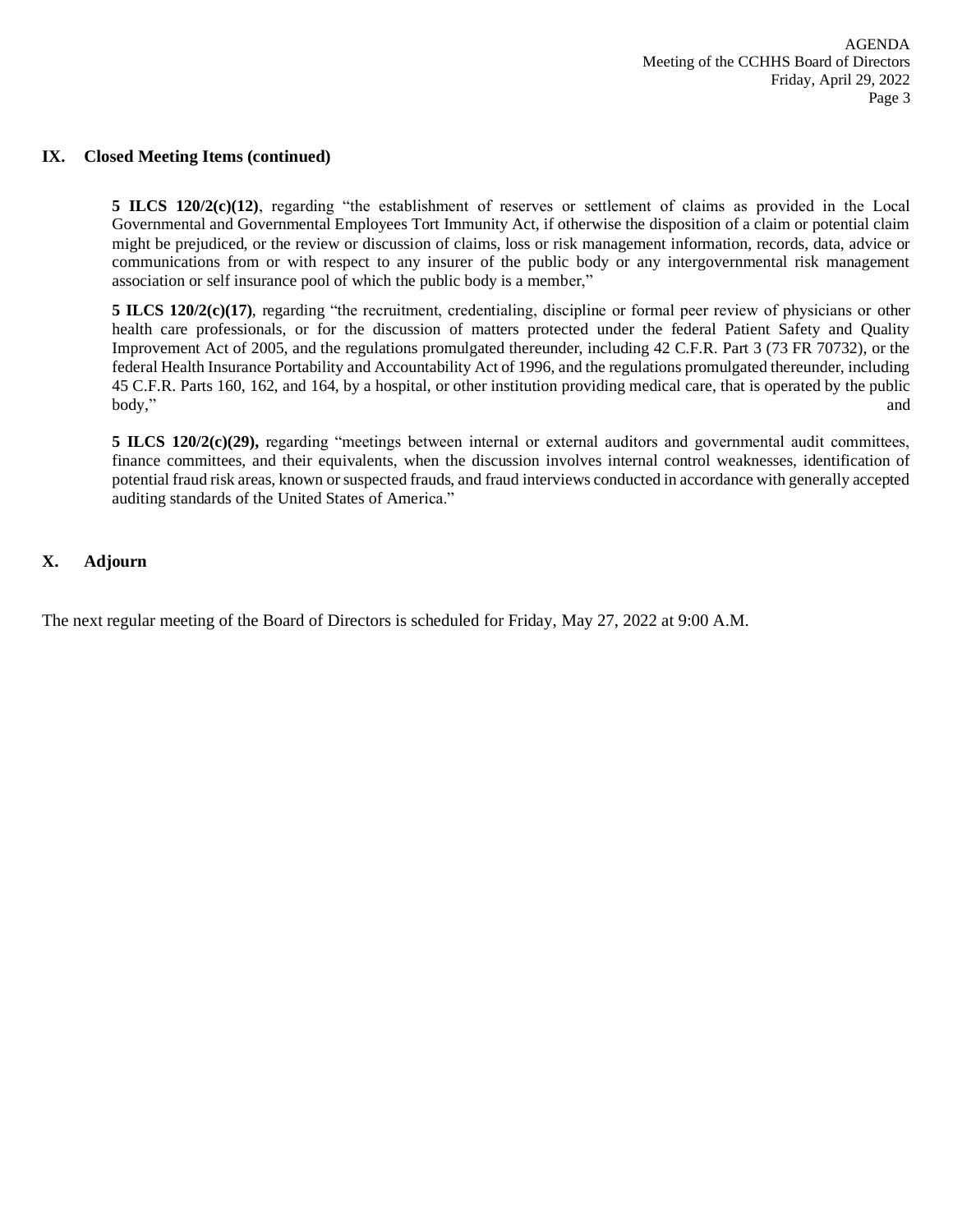| Cook County Department of Public Health - Grant funded contractual requests |                                                                                              |                                                           |                                                                   |  |  |  |
|-----------------------------------------------------------------------------|----------------------------------------------------------------------------------------------|-----------------------------------------------------------|-------------------------------------------------------------------|--|--|--|
| Contract                                                                    | <b>Request Type: Increase</b><br>Cook County residents                                       | Service: expand NAMI Chicago Helpline to serve suburban   | Method of acquisition -<br>Subgrantee                             |  |  |  |
| Request<br>#                                                                | <b>Vendor/Entity</b>                                                                         | Fiscal impact not to exceed:                              |                                                                   |  |  |  |
| $\mathbf{1}$                                                                | NAMI Chicago                                                                                 | \$328,197.00 (grant funded)                               |                                                                   |  |  |  |
|                                                                             | <b>Request Type: Increase</b>                                                                | Service: expand emergency food distribution in suburban   | Method of acquisition -                                           |  |  |  |
| Contract                                                                    | Cook County                                                                                  |                                                           | Subgrantee                                                        |  |  |  |
| <b>Request</b><br>#                                                         | <b>Vendor/Entity</b>                                                                         | Fiscal impact not to exceed:                              |                                                                   |  |  |  |
| $\overline{2}$                                                              | Chicago Food Policy Action Council                                                           | \$275,000.00 (grant funded)                               |                                                                   |  |  |  |
|                                                                             | Request Type: Extend and<br><b>Increase Contracts</b><br>Part of IDPH Mass Vaccination Grant | Service: COVID-19 Education and Materials Distribution as | Method of acquisition - RFQ<br>Process in 2021/16<br>responders   |  |  |  |
| Request<br>#                                                                | <b>Vendor/Entity</b>                                                                         | Fiscal impact not to exceed:                              |                                                                   |  |  |  |
| 3                                                                           | First Baptist Church of Melrose Park                                                         | \$150,743.20 (grant funded)                               |                                                                   |  |  |  |
| 4                                                                           | Seasons Community Outreach Services                                                          | \$137,552.80 (grant funded)                               |                                                                   |  |  |  |
| 5                                                                           | PASO Action                                                                                  | \$123,360.49 (grant funded)                               |                                                                   |  |  |  |
| 6                                                                           | <b>Access To Care</b>                                                                        | \$99,283.00 (grant funded)                                |                                                                   |  |  |  |
| $\overline{7}$                                                              | Thinking Beyond                                                                              | \$67,460.00 (grant funded)                                |                                                                   |  |  |  |
| 8                                                                           | Center of Concern                                                                            | \$67,238.00 (grant funded)                                |                                                                   |  |  |  |
| 9                                                                           | <b>Rincon Family Services</b>                                                                | \$62,000.00 (grant funded)                                |                                                                   |  |  |  |
|                                                                             | Request Type: Extend and<br>Service: mosquito abatement services<br><b>Increase Contract</b> |                                                           | <b>Method of acquisition - RFP</b><br>Process in 2018/1 responder |  |  |  |
| Request<br>#                                                                | <b>Vendor/Entity</b>                                                                         | Fiscal impact not to exceed:                              |                                                                   |  |  |  |
| 10                                                                          | Clark Environmental Management Inc.                                                          | \$150,000.00 (grant funded)                               |                                                                   |  |  |  |
| Contract                                                                    | <b>Request Type: Execute</b>                                                                 | Service: COVID-19 and influenza in-home vaccination       | Method of acquisition - RFQ<br>Process in 2022/6 responders       |  |  |  |
| Request<br>#                                                                | <b>Vendor/Entity</b>                                                                         | Fiscal impact not to exceed:                              |                                                                   |  |  |  |
| 11                                                                          | <b>CIMPAR</b>                                                                                | \$631,260.00 (grant funded)                               |                                                                   |  |  |  |
| Contracts                                                                   | <b>Request Type: Execute</b>                                                                 | Service: COVID-19 and influenza mobile vaccination        | Method of acquisition - RFQ<br>Process in 2022/6 responders       |  |  |  |
| Request<br>#                                                                | <b>Vendor/Entity</b>                                                                         | Fiscal impact not to exceed:                              |                                                                   |  |  |  |
| 12                                                                          | <b>CIMPAR</b>                                                                                | \$681,674.62 (grant funded)                               |                                                                   |  |  |  |
| 13                                                                          | Prism Health Labs                                                                            | \$382,500.00 (grant funded)                               |                                                                   |  |  |  |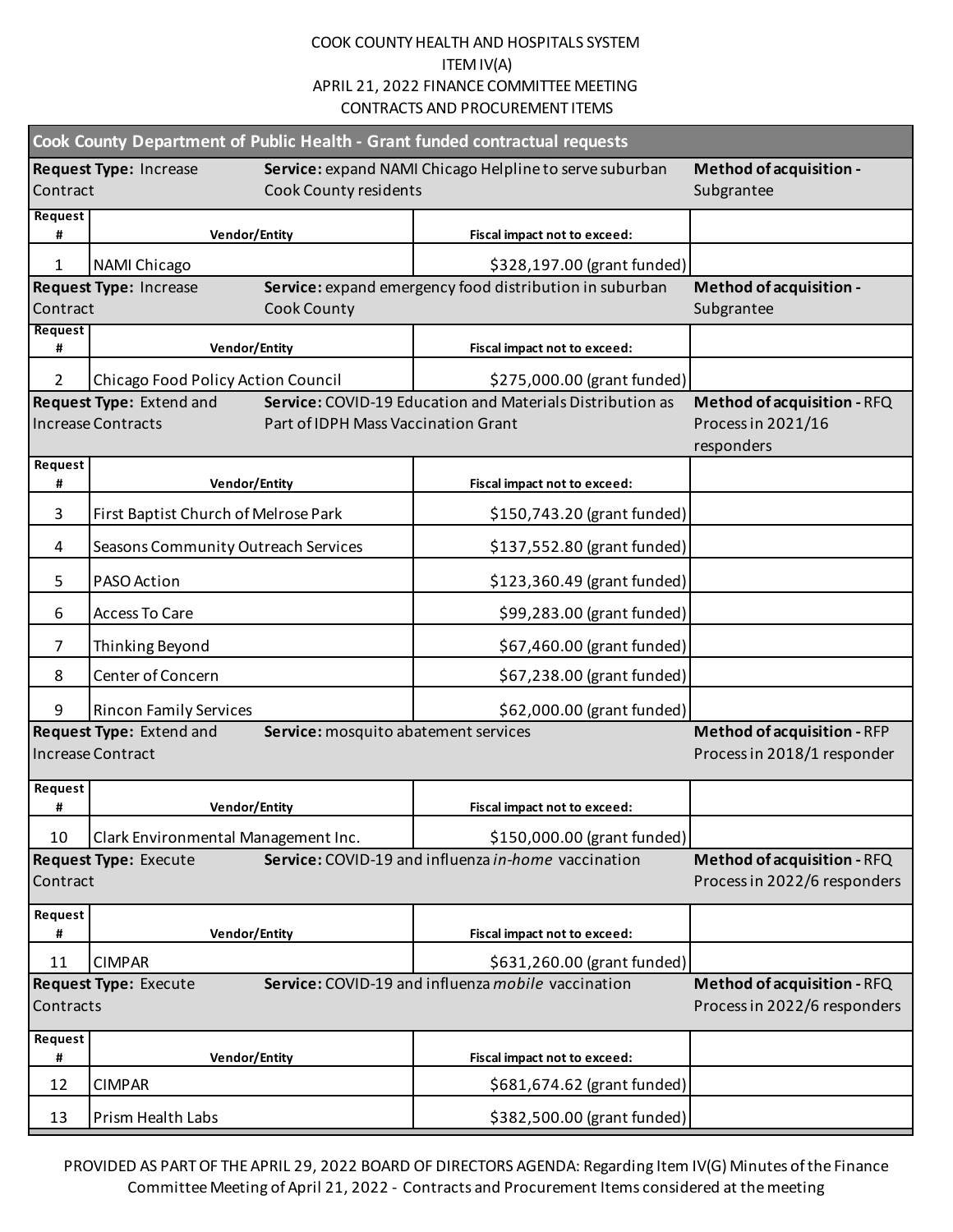| All other CCH contractual requests |                                                 |                                                                                                                                        |                                        |                                                                             |                                                                              |                       |  |
|------------------------------------|-------------------------------------------------|----------------------------------------------------------------------------------------------------------------------------------------|----------------------------------------|-----------------------------------------------------------------------------|------------------------------------------------------------------------------|-----------------------|--|
| Request<br>#                       | <b>Vendor/Entity</b>                            | <b>Service or Product</b>                                                                                                              | <b>Fiscal impact not</b><br>to exceed: | <b>Method of</b><br>acquisition                                             | Total # of bidders/<br>RFP responses /<br><b>GPO</b> companies<br>available  | Affiliate /<br>System |  |
|                                    | <b>Extend Contracts</b>                         |                                                                                                                                        |                                        |                                                                             |                                                                              |                       |  |
| 14                                 | <b>Abbott Diabetes</b>                          | Product - blood glucose<br>Sales Corporation   meters and test strips                                                                  | no fiscal impact                       | This request -<br>noncompetitive<br>process leveraging<br>existing contract | Original contract<br>- competitive<br>RFP process in<br>2018/4<br>responses  | System                |  |
| 15                                 | Audaire Health,<br>$Inc. -$<br><b>WITHDRAWN</b> | Service - provision of real<br>time prescription audit<br>data                                                                         | no fiscal impact                       | Sole Source                                                                 | n/a                                                                          | MC                    |  |
| 16                                 | SmithGroupJJR,<br>Inc.                          | - architectural,<br>Service<br>engineering<br>and<br>construction<br>administration<br>services<br>for CCH<br>construction<br>projects | no fiscal impact                       | This request -<br>noncompetitive<br>process leveraging<br>existing contract | Original contract<br>- competitive<br>RFP process in<br>2016/10<br>responses | System                |  |
| 17                                 | Teletracking                                    | software<br>Service<br>maintenance<br>support,<br>Technologies, Inc. and enhancements                                                  | no fiscal impact                       | This request -<br>noncompetitive<br>process leveraging<br>existing contract | Original contract<br>- competitive<br>RFP process in<br>2016/3<br>responses  | System                |  |
|                                    | <b>Amend and Extend Contract</b>                |                                                                                                                                        |                                        |                                                                             |                                                                              |                       |  |
| 18                                 | Holabird & Root,<br>LLC                         | - architectural<br>Service<br>designs for clinics                                                                                      | no fiscal impact                       | This request -<br>noncompetitive<br>process leveraging<br>existing contract | Original contract<br>- competitive<br>RFP process in<br>2017/2<br>responses  | System                |  |
| <b>Amend and Increase Contract</b> |                                                 |                                                                                                                                        |                                        |                                                                             |                                                                              |                       |  |
| 19                                 | Cerner<br>Corporation                           | software<br>Service<br>maintenance,<br>support,<br>enhancements<br>and<br>hardware                                                     | \$1,421,220.00                         | Sole Source                                                                 | n/a                                                                          | System                |  |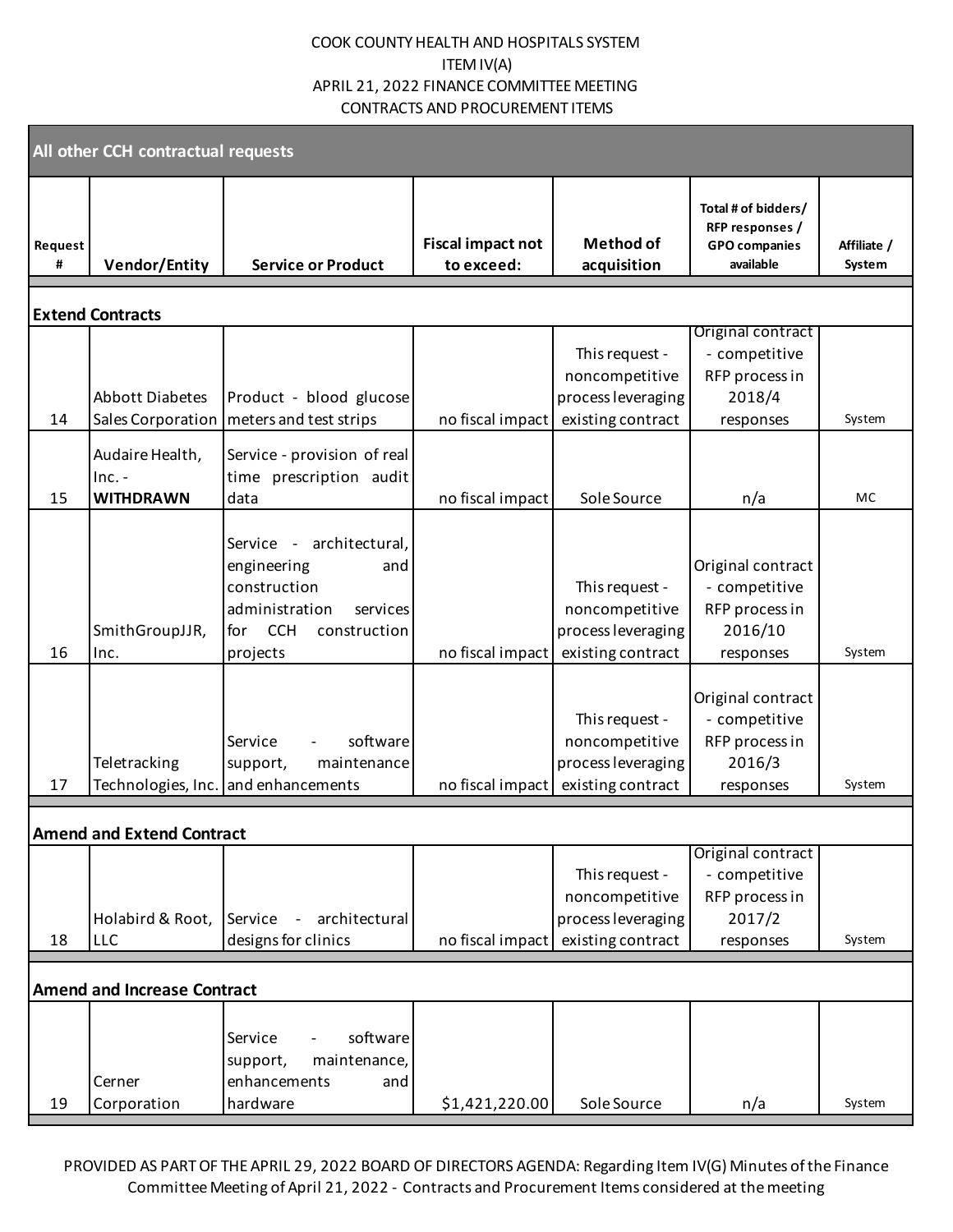| Request<br># | <b>Vendor/Entity</b>                                                              | <b>Service or Product</b>                                                                                                                                                                                                        | <b>Fiscal impact not</b><br>to exceed: | <b>Method of</b><br>acquisition                                                                | Total # of bidders/<br>RFP responses /<br><b>GPO</b> companies<br>available         | Affiliate /<br>System |
|--------------|-----------------------------------------------------------------------------------|----------------------------------------------------------------------------------------------------------------------------------------------------------------------------------------------------------------------------------|----------------------------------------|------------------------------------------------------------------------------------------------|-------------------------------------------------------------------------------------|-----------------------|
|              | <b>Amend, Extend and Increase Contract</b>                                        |                                                                                                                                                                                                                                  |                                        |                                                                                                |                                                                                     |                       |
|              |                                                                                   | software<br>Service<br>subscription and support<br>of the GHX Software Suite<br>including<br>Provider<br>Exchange,<br>Contract<br>Center Xpert, MetaTrade,<br>Nuvia,<br>Procurement<br>Suite,<br>Provider<br>Intelligence<br>and |                                        | This request -<br>noncompetitive                                                               | Original contract<br>- competitive<br>GPO process in                                |                       |
|              | Global Healthcare VendorMate                                                      |                                                                                                                                                                                                                                  |                                        | process leveraging                                                                             | 2019/1 vendor                                                                       |                       |
| 20           | Exchange (GHX)                                                                    | Credentialing                                                                                                                                                                                                                    | \$312,896.33                           | existing contract                                                                              | available                                                                           | System                |
|              | <b>Extend and Increase Contracts</b>                                              |                                                                                                                                                                                                                                  |                                        |                                                                                                |                                                                                     |                       |
| 21           | ABM Healthcare,<br>Inc.                                                           | shuttle<br>Service<br>bus<br>service                                                                                                                                                                                             | \$2,795,755.41                         | This request -<br>noncompetitive<br>process leveraging<br>existing contract                    | Original contract<br>- competitive<br>RFP process in<br>2018/7<br>responses         | System                |
| 22           | Johnson<br>Controls, Inc.                                                         | Service<br>testing,<br>maintenance and repair<br>of building automation,<br>security<br>and<br>radio<br>transmission                                                                                                             | \$1,432,391.75                         | This request -<br>noncompetitive<br>process leveraging<br>existing contract                    | Original contract<br>- competitive<br>GPO process in<br>2017/3 vendors<br>available | System                |
| 23           | <b>MHNU</b><br>Corporation,<br>d/b/a Medical<br>Home Network.<br><b>WITHDRAWN</b> | Product and Service<br>and<br>technical<br>software<br>services                                                                                                                                                                  | \$984,000.00                           | Sole Source                                                                                    | n/a                                                                                 | <b>ACHN</b>           |
| 24           | Linde, Inc.                                                                       | - certification,<br>Service<br>maintenance and repair<br>of medical gas systems                                                                                                                                                  | \$407,422.00                           | This request -<br>noncompetitive<br>process leveraging<br>existing contract                    | Original contract<br>- competitive<br>GPO process in<br>2016/2 vendors<br>available | System                |
| 25           | Vizient, Inc.                                                                     | consulting<br>Service<br><b>RFP</b><br>and<br>resource<br>development                                                                                                                                                            | \$286,800.00                           | This request -<br>noncompetitive<br>process leveraging   Purchase process<br>existing contract | Original contract<br>- Emergency<br>in 2021                                         | System                |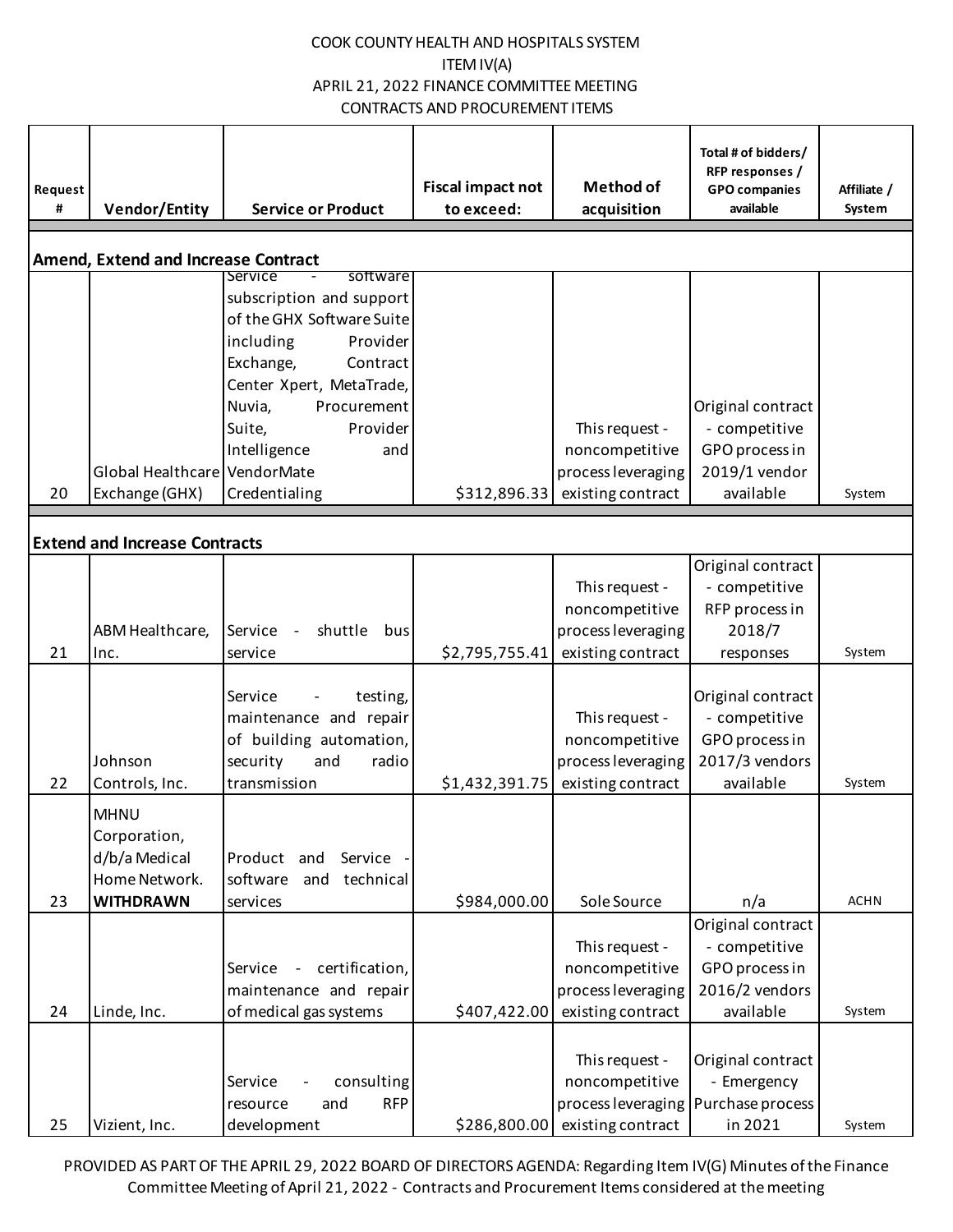| Request<br># | <b>Vendor/Entity</b>                                                              | <b>Service or Product</b>                                                                                                                     | <b>Fiscal impact not</b><br>to exceed: | <b>Method of</b><br>acquisition                                             | Total # of bidders/<br>RFP responses /<br><b>GPO</b> companies<br>available | Affiliate /<br>System |
|--------------|-----------------------------------------------------------------------------------|-----------------------------------------------------------------------------------------------------------------------------------------------|----------------------------------------|-----------------------------------------------------------------------------|-----------------------------------------------------------------------------|-----------------------|
|              |                                                                                   | <b>Extend and Increase Contracts (continued)</b>                                                                                              |                                        |                                                                             |                                                                             |                       |
| 26           | Lincoln Park<br>Dialysis Services,<br>Inc. d/b/a DaVita,<br>Inc.                  | hemodialysis<br>Service<br>services                                                                                                           | \$252,921.30                           | This request -<br>noncompetitive<br>process leveraging<br>existing contract | Original contract<br>- competitive<br>RFP process in<br>2019/1 response     | <b>CHS</b>            |
| 27           | Illinois<br>Department of<br><b>Public Health</b>                                 | Service<br>newborn<br>metabolic<br>screening<br>(PKU)                                                                                         | \$175,000.00                           | Sole Source                                                                 | n/a                                                                         | <b>SHCC</b>           |
|              | <b>Execute Contracts</b>                                                          |                                                                                                                                               |                                        |                                                                             |                                                                             |                       |
| 28           | <b>GE Precision</b><br>Healthcare LLC                                             | CS <sub>2</sub><br>Product<br>Aisys<br>$\overline{\phantom{a}}$<br>anesthesiology<br>equipment                                                | \$1,845,565.98                         | <b>GPO</b>                                                                  | 7                                                                           | <b>SHCC</b>           |
| 29           | Stryker Sales, LLC,<br>acting through its   management<br><b>Medical Division</b> | Product<br>patient<br>temperature<br>Altrix<br>Hyperthermia kits                                                                              | \$533,324.88                           | <b>GPO</b>                                                                  | 5                                                                           | SHCC, PHCC            |
| 30           | Rush University<br><b>Medical Center</b>                                          | Service<br>perfusion<br>services                                                                                                              | \$400,000.00                           | Sole Source                                                                 | n/a                                                                         | System                |
| 31           | G.E. Healthcare                                                                   | Product and Service<br>Stroger<br>6th<br>Floor<br>Telemetry<br>Expansion<br>(equipment), Stroger 6th<br>Floor Networking Design               | \$341,939.80                           | <b>GPO</b>                                                                  | 3                                                                           | SHCC                  |
| 32           | WestCare Illinois,<br>Inc.                                                        | Service - participate in the<br>Learning<br>and<br>Action<br>Network (LAN) Conduct<br>Assessment<br>and<br>Cognitive<br>Behavioral<br>Therapy | \$287,061.00<br>(grant funded)         | Sole Source                                                                 | n/a                                                                         | System                |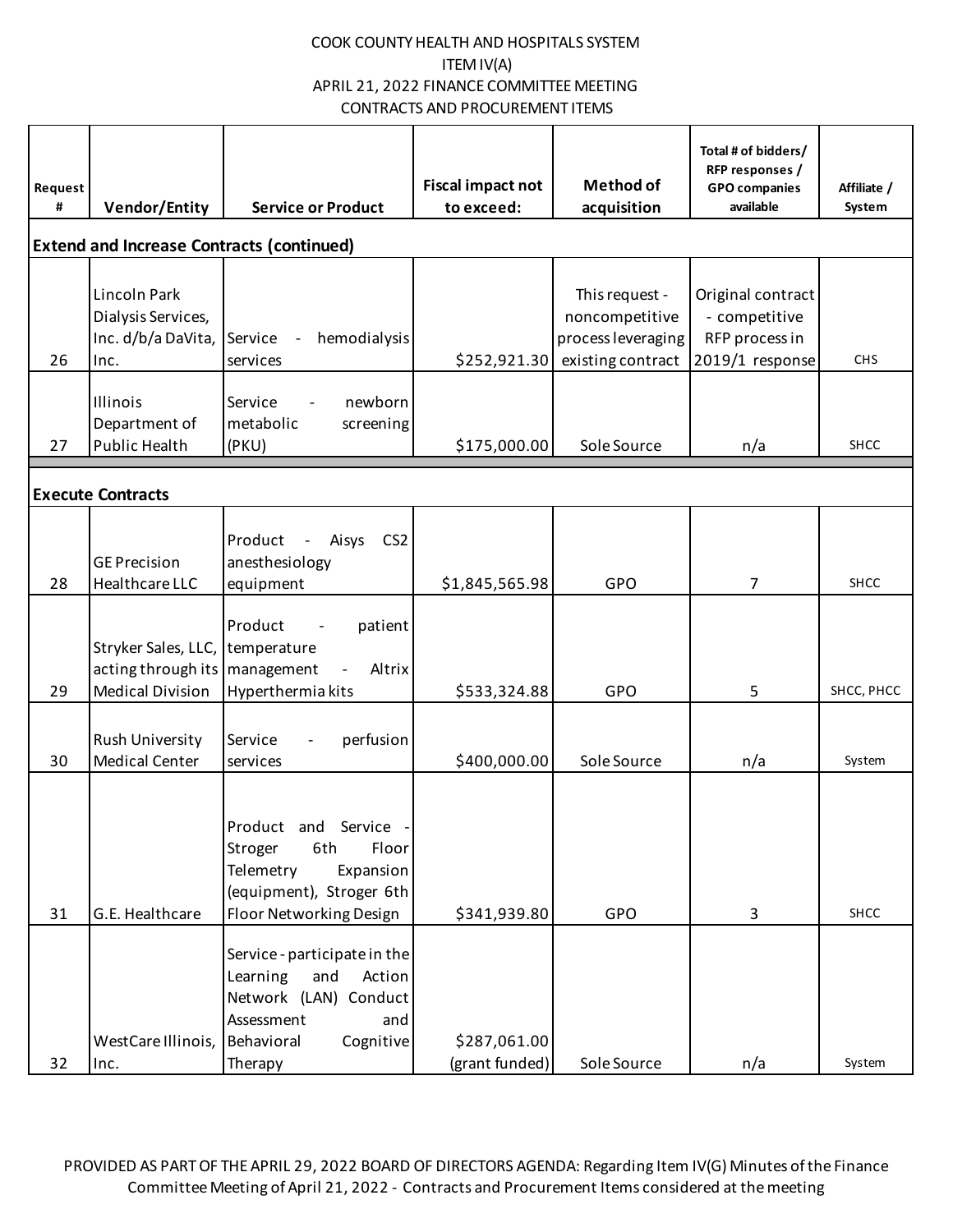| Request<br># | <b>Vendor/Entity</b>                        | <b>Service or Product</b>                                                                                                                           | Fiscal impact not<br>to exceed: | <b>Method of</b><br>acquisition | Total # of bidders/<br>RFP responses /<br><b>GPO companies</b><br>available | Affiliate /<br>System |
|--------------|---------------------------------------------|-----------------------------------------------------------------------------------------------------------------------------------------------------|---------------------------------|---------------------------------|-----------------------------------------------------------------------------|-----------------------|
|              |                                             | <b>Extend and Increase Contracts (continued)</b>                                                                                                    |                                 |                                 |                                                                             |                       |
| 33           | Olympus America<br>Inc.                     | Product<br>65W<br>$\sim$<br>Laser<br>flexible<br>System,<br>Sterrad<br>ureteroscopes,<br>sterilization<br>trays,<br>equipment<br>and<br>accessories | \$162,141.42<br>(grant funded)  | <b>GPO</b>                      | 8                                                                           | PHCC                  |
| 34           | EnlivenHealth, an<br>Omnicell<br>Innovation | medication<br>Service<br>$\overline{\phantom{a}}$<br>synchronization                                                                                | \$160,000.00                    | Sole Source                     | n/a                                                                         | System                |